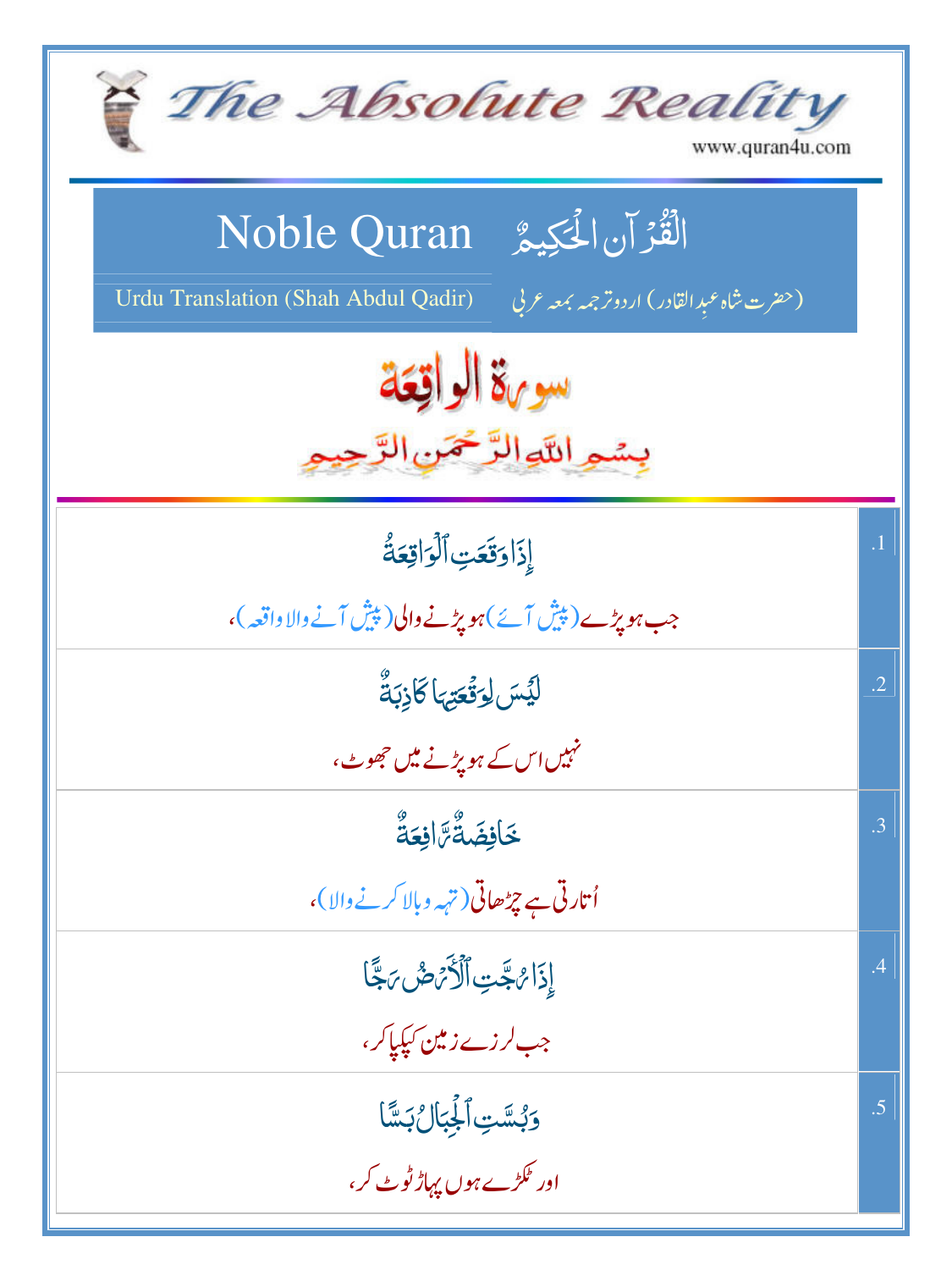| فَكَانَتْ هَيَآءً مُّنْيَةً)                             | .6              |
|----------------------------------------------------------|-----------------|
| <i>پھر ہو جائیں گر د</i> اڑتی(مانند غبار)،               |                 |
| وَكُنتُمُ أَزْوَاجًا ثَلَثَةً                            | .7              |
| اور تم ہو جاؤ( <sup>گر</sup> وہ) تین قسم۔                |                 |
| فَأَصۡكَبُ ٱلۡۡيَٰٓمَنَآةِمَاۤاۡأَصۡكَبُ ٱلۡۡيَٰٓمَنَآةِ | $\overline{.8}$ |
| چر داہنے والے، کیسے (خوش نصیب) داہنے والے؟               |                 |
| <u>و</u> َأَصۡحَبُٱلۡمَشۡمَةِمَاۤأَصۡحَبُٱلۡمَشۡمَةِ     | .9              |
| اور ہائیں والے کیسے (پد نصیب ) ہائیں والے ؟              |                 |
| وَٱلسَّبِقُونَ ٱلسَّبِقُونَ                              | .10             |
| اور اگاڑی(سبقت لے جانے)والے سواگاڑی(سبقت لے جانے)والے،   |                 |
| أُوَلَبْكَ أَهُقَرَّبُونَ                                | .11             |
| وہ <sup>ل</sup> وگ ہیں پاس دالے (مُقرب)،                 |                 |
| في جَنَّتِ التَّعِيمِ                                    | .12             |
| (رب <sub>ی</sub> ں گے) باغوں میں نعمت کے،                |                 |
| ثُلَّةٌ مِّنَ ٱلْأَوَّلِينَ                              | .13             |
| انبوہ(بہ <sub>ت</sub> )ہے پہلوں میں،                     |                 |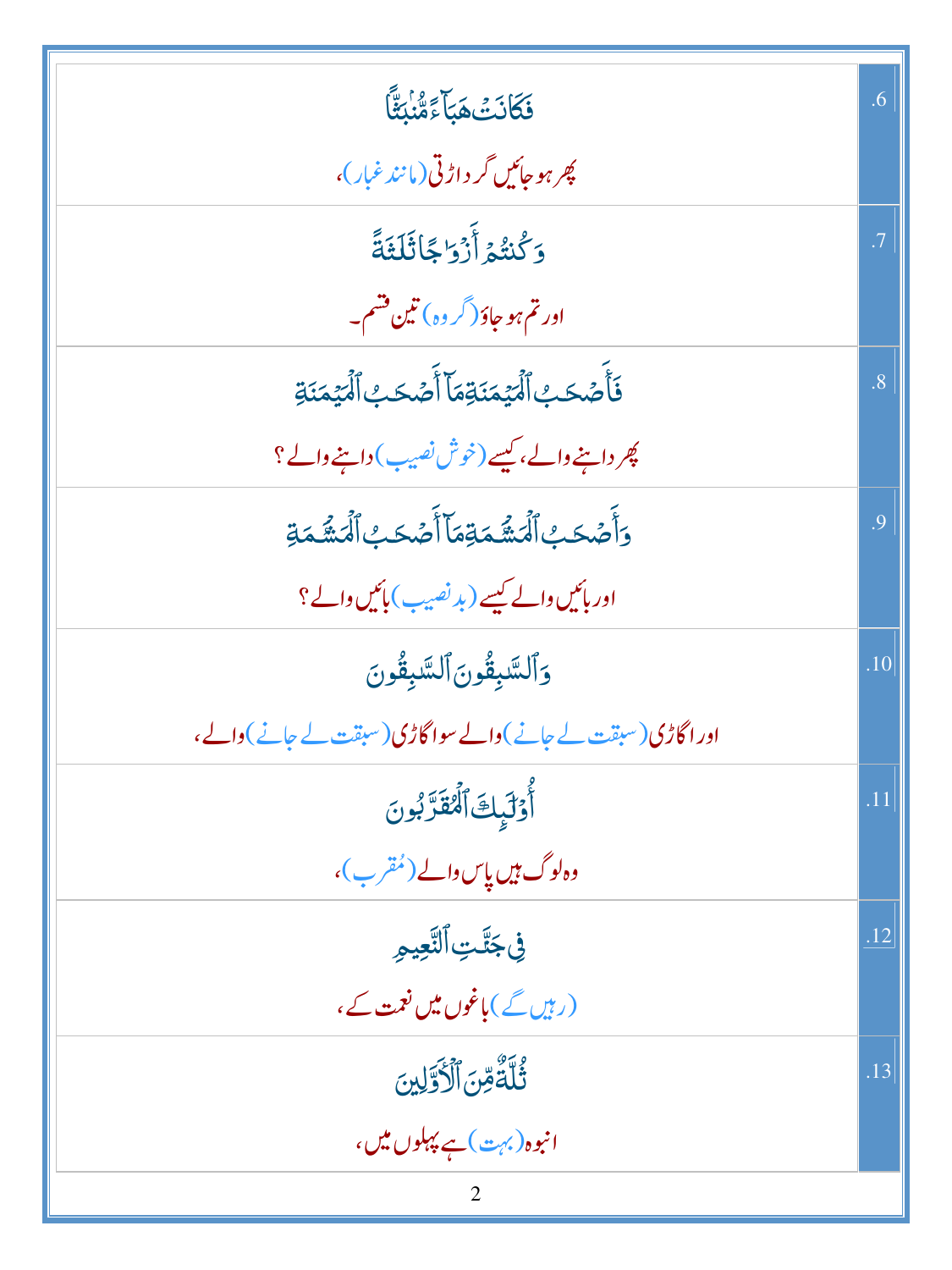| <b>وَقَلِيلٌ مِّنَ ٱلْأَخِرِينَ</b>                          | .14 |
|--------------------------------------------------------------|-----|
| اور تھوڑے ہیں پچچلوں میں،                                    |     |
| عَلَىٰ <i>شُرُّ بِ</i> مَّوۡضُونَةٍ                          | .15 |
| بیٹھے ہیں پکنگوں پر، سونے سے بُنے،                           |     |
| ۜڡ۠ <i>ؾ۠ؖڲ</i> ؾ <i>ؾ</i> ڡؘڶؽ <sub>ٙ</sub> ؠٵۿؾٙڦٙۜڹؚڸؾ    | .16 |
| تکیے دیئے اُن پر،(پیٹھے )ایک دوسرے کے سامنے،                 |     |
| يَطُوبُ عَلَيْهِمْ وِلْدَانٌ ثَّخَلَّدُونَ                   | .17 |
| لئے پھرتے ہیں ان پاس لڑکے سد ارجے والے۔                      |     |
| بِأَكۡوَابٍ وَأَبَاءِينَوَكَأَسٍ مِّن مَّعِينِ               | .18 |
| آبخورے(ساغر)اور تنتیان(صراحی)۔اور پیالہ (جام) نتھری شراب کا، |     |
| لَّايْصَلَّكُونَ عَنْهَا وَلَايُنزِفُونَ                     | .19 |
| سر نہ ڈ کھے جس سے،اور نہ بکنا(عقل بد کے ) لگے،               |     |
| <u>وَفَكِهَةٍ مِّتَايَتَخَبَّرُونَ</u>                       | .20 |
| اور میوه جونساچُن (جسے پیند کریں)لیں،                        |     |
|                                                              |     |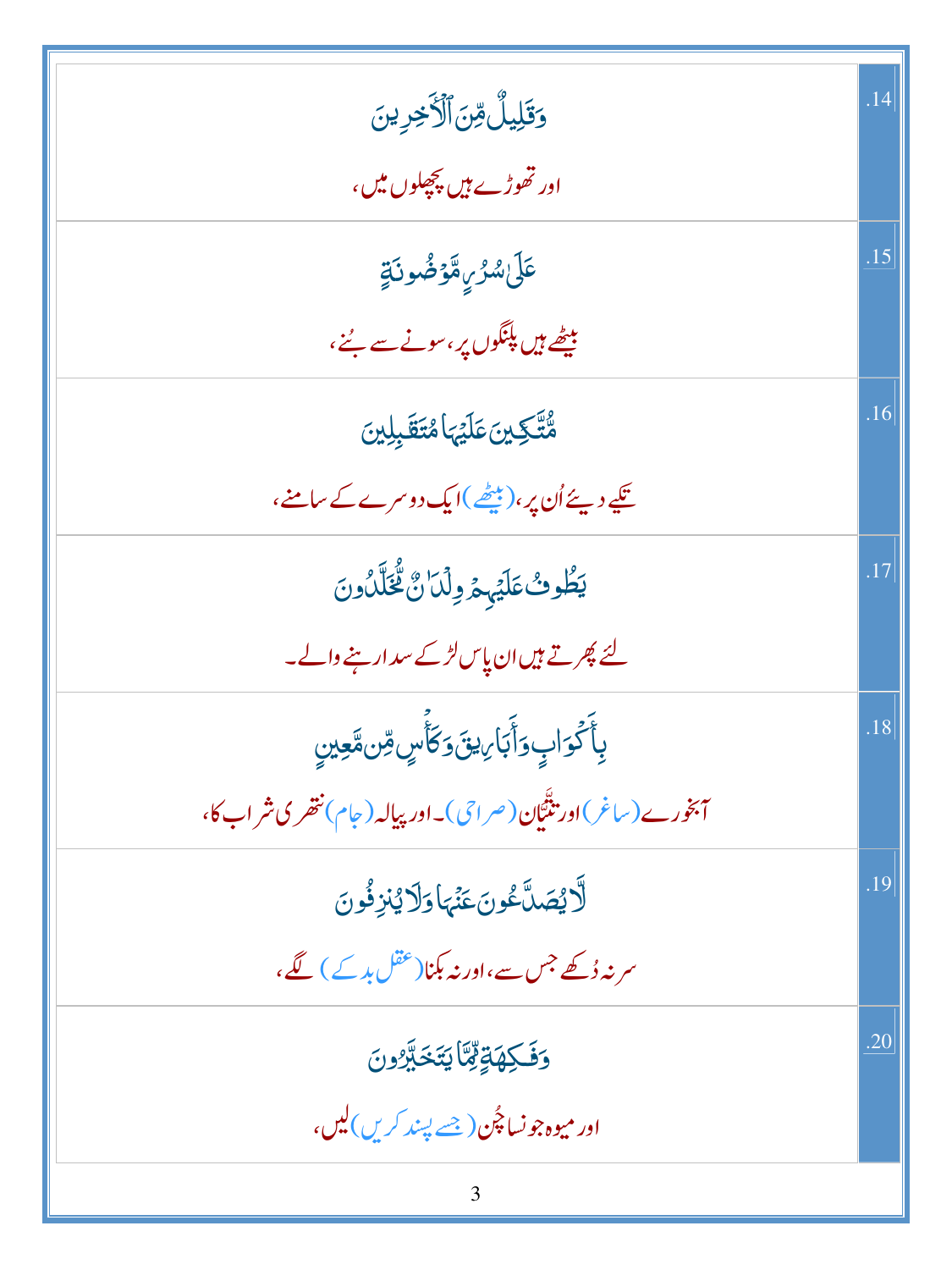| وَلَحَمِ طَبْرِ مِّتَايَشْتَهُونَ                              | .21 |
|----------------------------------------------------------------|-----|
| اور گوشت اڑتے جانوروں کا، جس قسِم کو جی جاہے۔                  |     |
| وَكُوِرٌ عِينٌ                                                 | .22 |
| اور گوریاں (حوریں) بڑی آنکھوں والباں۔                          |     |
| كَأْمَثَلِ ٱللَّٰؤُلُوِ ٱلۡمَكۡنُونِ                           | .23 |
| کئی برابر (ایپی جیسے ) لیٹے موتی کے۔                           |     |
| جَزَآءَٰ بِمَاكَانُواْيَعُمَلُونَ                              | .24 |
| بدلہ اس کاجو (اٹمال) کرتے تھے۔                                 |     |
| لايَسْمَعُونَ فِيهَالْغَوَّا وَلَاتَأَثِيمًا                   | .25 |
| نہیں سنتے وہاں بکنا( بے ہو دہ بات)اور نہ حج <i>م</i> وٹ لگانا، |     |
| إلَّاقِيلاًسَلَمَّاسَلَمَّا                                    | .26 |
| گرایک بولناسلام سلام۔                                          |     |
| وَأَصۡحَبُٱلۡيَمِينِمَاۤأَصۡحَبُٱلۡيَمِينِ                     | .27 |
| اور داہنے والے، کیسے (خوش نصیب) داہنے والے؟                    |     |
| ڣۣڛڷؘ؆ۣڴۘڂٛڞ۠ۅڋٟ                                               | .28 |
| ر بتے (رہیں گے ) ہیری کے درختوں کانج جھاڑے ہوؤں (بے خار) میں،  |     |
|                                                                |     |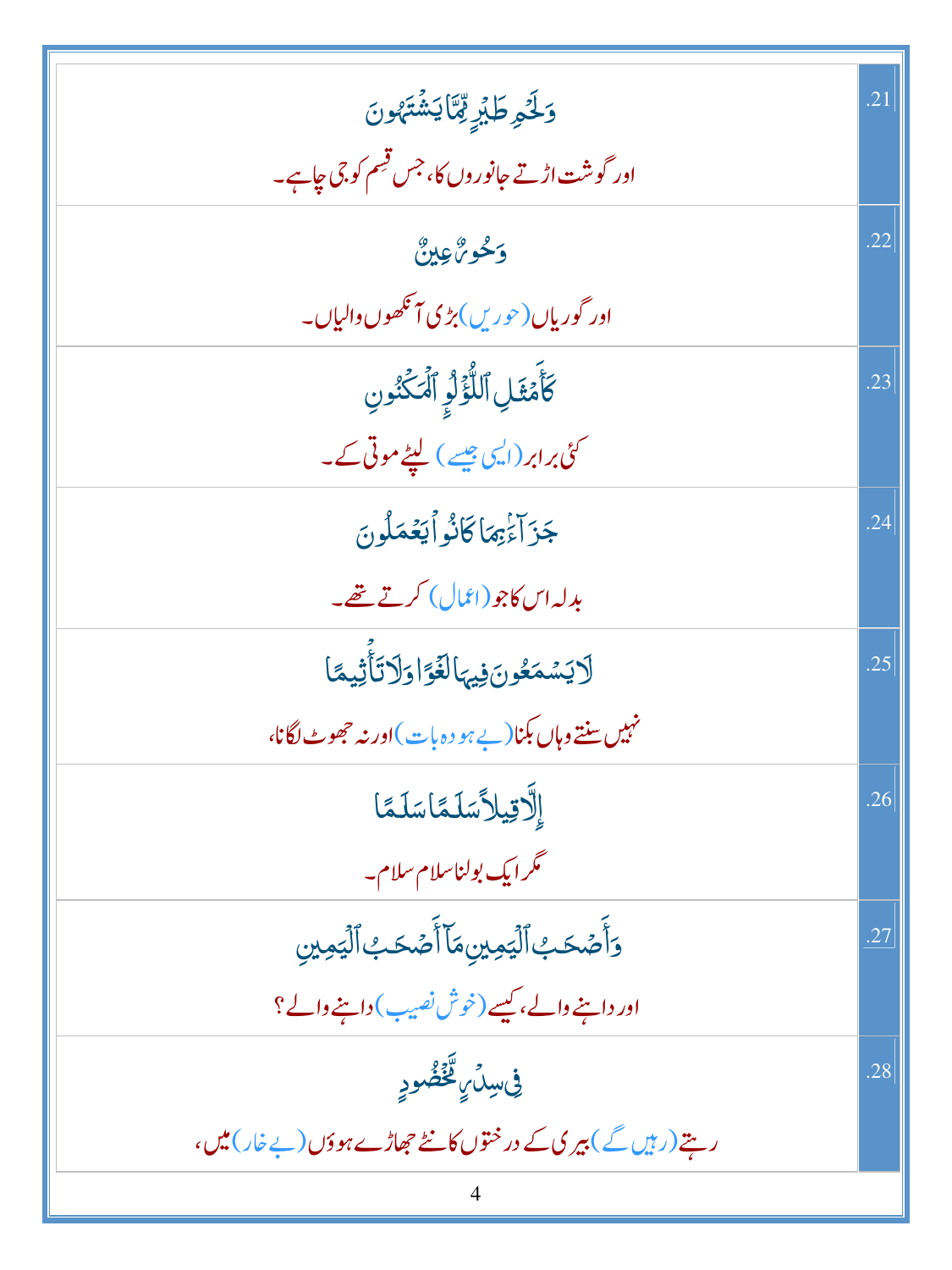| وَطَلَحِمَّنْضُودٍ                                              | .29 |
|-----------------------------------------------------------------|-----|
| ادر کیلے تہہ بر تہہ،                                            |     |
| <b>وَظِلِّ لَ</b> ِّمَٰنُودٍ                                    | .30 |
| اور جِھاؤں کمبی( دور تک بچیلی ہوئی)،                            |     |
| وَمَأْءٍمَّسْكُوبِ                                              | .31 |
| اوریانی بہایا(رواں،جاری)،                                       |     |
| وَفَكِهَةٍ كَثِيرَةٍ                                            | .32 |
| اور ميوه بهت،                                                   |     |
| لأمَقَطُوعَةٍوَلَا أَمَنُوعَةٍ                                  | .33 |
| نەڭوڻا(ختم ہوا)اور نەروكا(بلاردك ٹوك)،                          |     |
| <u>وَفُرُشِ</u> مَّرُفُوعَةٍ                                    | .34 |
| ي <i>گرېچونے (نشست گان</i> يں)اُونچے۔                           |     |
| ٳڹۜۜٲٲؘڹۺؘٲؙٛٮٙۿڽؖٳ۪ڹۺؘٳٙۦٞ                                     | .35 |
| ہم نے وہ عور تیں اُٹھائیں (پیداکیں)ایک اُٹھان پر (نئے سرے سے )، |     |
| فَجَعَلْنَهُنَّ أَبُكَارًا                                      | .36 |
| پھر کیا(بنایا)ان کو کنواریاں،                                   |     |
|                                                                 |     |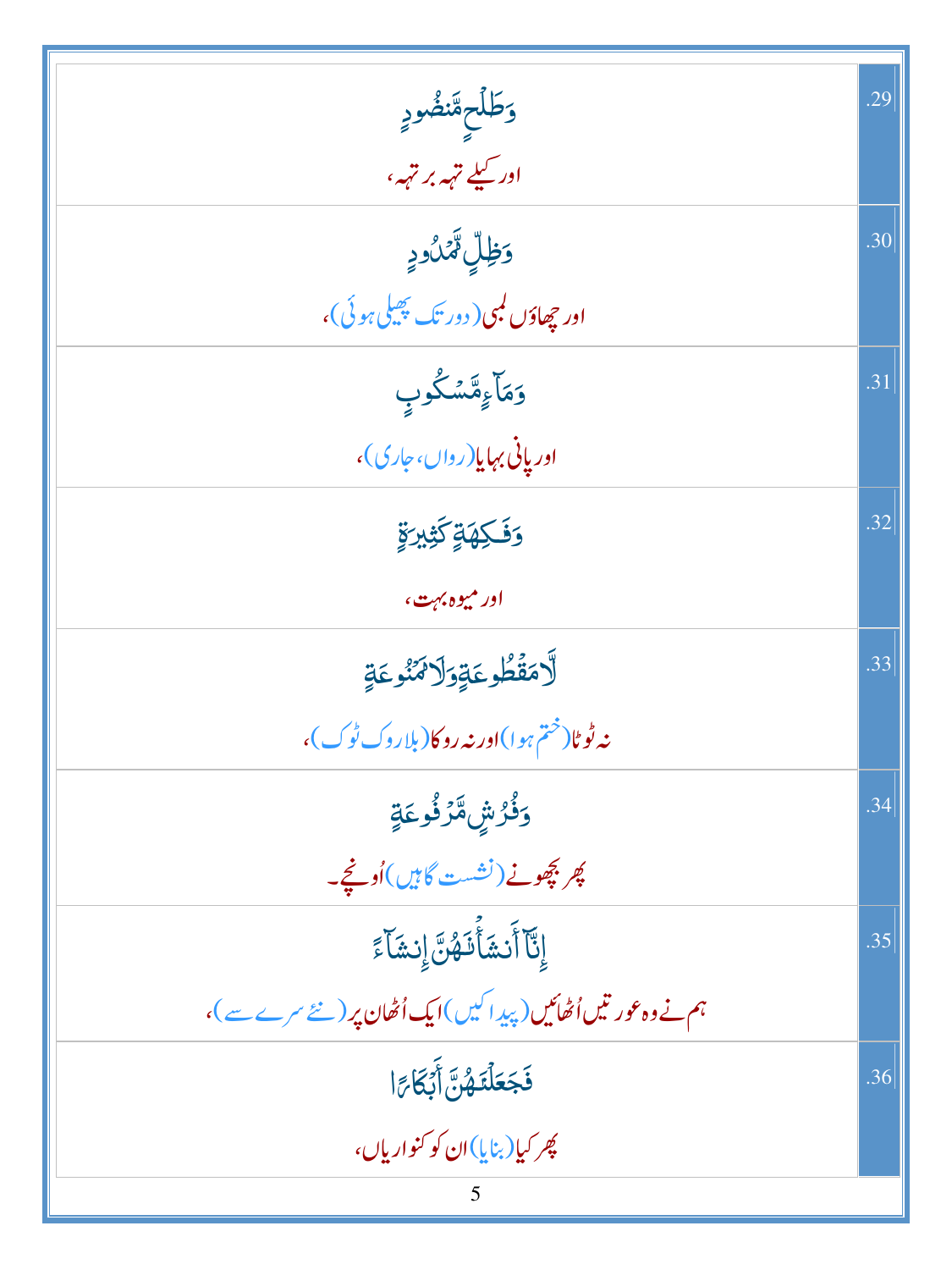| ڠۯ <sup>ڰ</sup> ۪ٲٲٞڎڗٳڲؘٳ                                                       | .37 |
|----------------------------------------------------------------------------------|-----|
| پيار دلاتياں (عاشق زار)ايک عمر کی (ہم بن)،                                       |     |
| <b>ؚڒ</b> ؘ۠ػٙٮٙػٮ۪ٲڷؾڡؚؾڹ                                                       | .38 |
| (پہ ہو گا)واسطے داہنے والوں کے۔                                                  |     |
| ثُلَّةٌ مِّنَ ٱلْأَوَّلِينَ                                                      | .39 |
| انبوہ ہے(بہت ہوں گے) پہلوں میں                                                   |     |
| وَثُلِّةٌ مِّنَ ٱلْأَخِرِينَ                                                     | .40 |
| اورانبوہ ہے( بہت ہوں گے ) پچھلوں میں،                                            |     |
| وَأَصۡحَبُ ٱلشِّمَالِمَاۤ أَصۡحَبُ ٱلشِّمَالِ                                    | .41 |
| اور بائیں والے۔ کیسے (بد نصیب) بائیں والے؟                                       |     |
| في <sup>س</sup> َمُومٍ وَ <del>حَ</del> مِيمٍ                                    | .42 |
| آچُ (لُو) کی بھاپ (لپ <sub>ٹ</sub> ) <b>میں، جلتے</b> (کھولتے ) <b>یانی میں،</b> |     |
| <b>ۯڟؚڸۨ</b> ڡؚۜ۠ڽڲؘۼ۠ۮۄٟ                                                        | .43 |
| اور جھاؤں میں د ھوئیں گی،                                                        |     |
| <u>لَ</u> ّاب <i>َابِ</i> دٍوَلَا كَرِيمٍ                                        | .44 |
| (جو)نه ٹھنڈ کیااور نہ عزت کی (آرام دہ)۔<br>6                                     |     |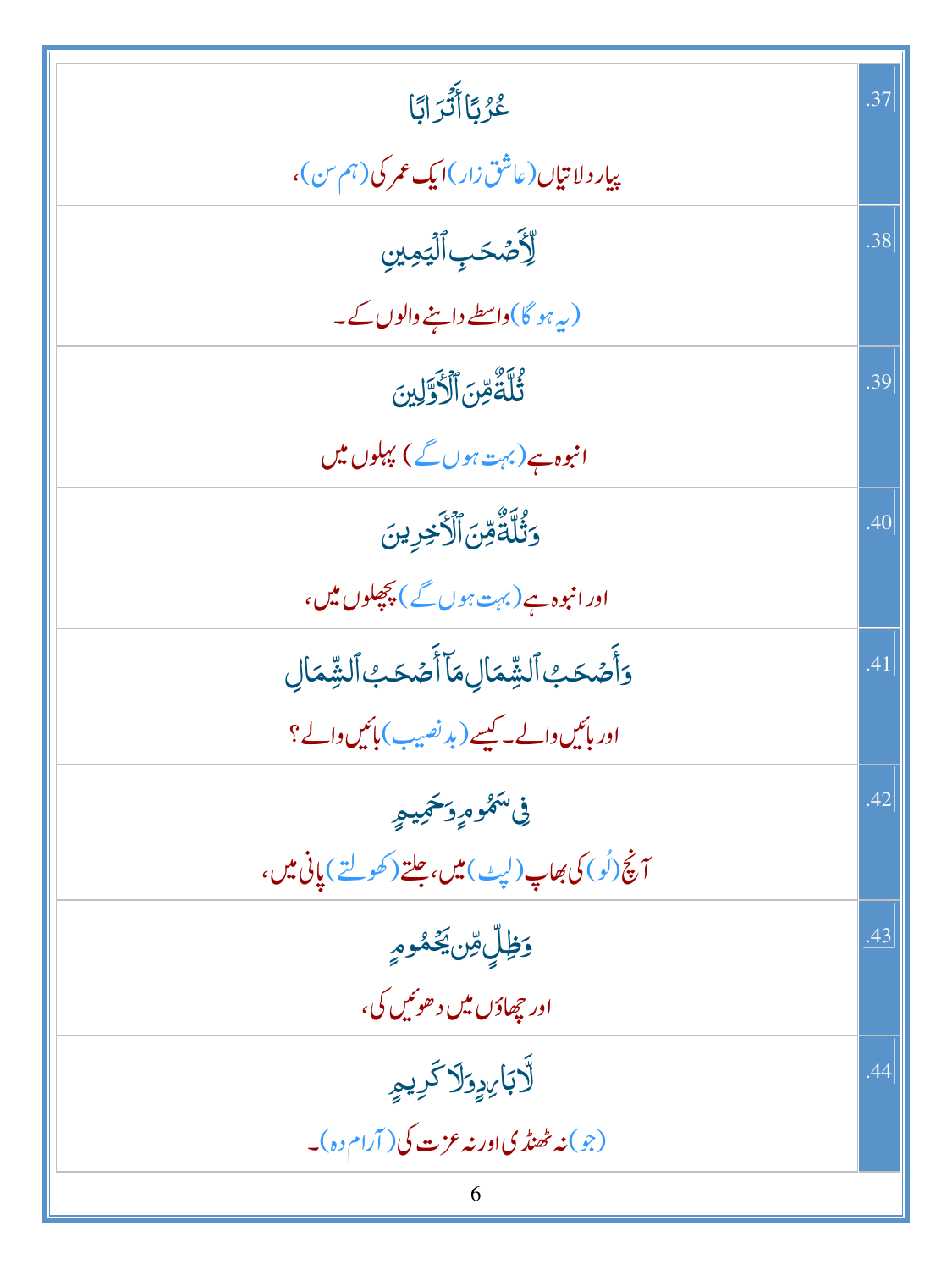| إِنَّهُمْ كَانُواْقَبْلَ ذَٰ لِكَ مُتَرَفِينَ                                           | .45 |
|-----------------------------------------------------------------------------------------|-----|
| وہلوگ تھےاس سے پہلے آسودہ (خوشحال)،                                                     |     |
| وَكَانُواْ يُصِرُّونَ عَلَى الْخِنثِ الْعَظِيمِ                                         | .46 |
| اور ضد (اصرار) کرتے اس بڑے گناہ پر،                                                     |     |
| وَكَانُواً يَقُولُونَ أَبِذَامِتْنَاوَكُنَّاتُرَ ابَّاوَعِظَمَّا أَءِنَّالَمَبْعُوثُونَ | .47 |
| اور تھے کہتے کیاجب ہم مر گئے اور ہو گئے مٹی اور ہڈیاں، کیاہم کو پھر اُٹھاناہے؟          |     |
| أَوَءَابَأَؤُنَا ٱلْأَوَّلُونَ                                                          | .48 |
| کیاہمارے باپ دادوں کو بھی(جو)اگلے (پہلے گزرچکے )؟                                       |     |
| قُلْ إِنَّ ٱلْأَوَّلِينَ وَٱلْأَخِرِينَ                                                 | .49 |
| تو <sub>کهه</sub> ،(ب <sub>لاشبه</sub> )اگلے اور پچھلے ( <sup>بھ</sup> ی)،              |     |
| ڶٙٲۻۘۧػٛۅڠ۠ۏڹؘٳۣڸٙٳڡؚؠڠؘٮؾؚڮۯٙڡڔۣڡٞۼڶۅڡۭ                                                | .50 |
| سب اکھٹے ہونے ہیں ایک دن مقرر کے وقت پر                                                 |     |
| ثُمَّ إِنَّكُمۡ أَيُّهَا ٱلضَّاَلُّونَ ٱلۡٱكَٰٓلِّٰٓابُونَ                              | .51 |
| پھرتم جو چاہو،اے بہکو(گمر اہ)حھٹلانے والو!                                              |     |
| ٳۜؖٚٲڮڶۅڹؘڝۺؘڿڔۣڡؚڹۯۊٚۨ۬ۅۄٟ                                                             | .52 |
| البتہ کھاؤگے ایک درخت سیہنڈ (زقُّوم)کے سے،                                              |     |
|                                                                                         |     |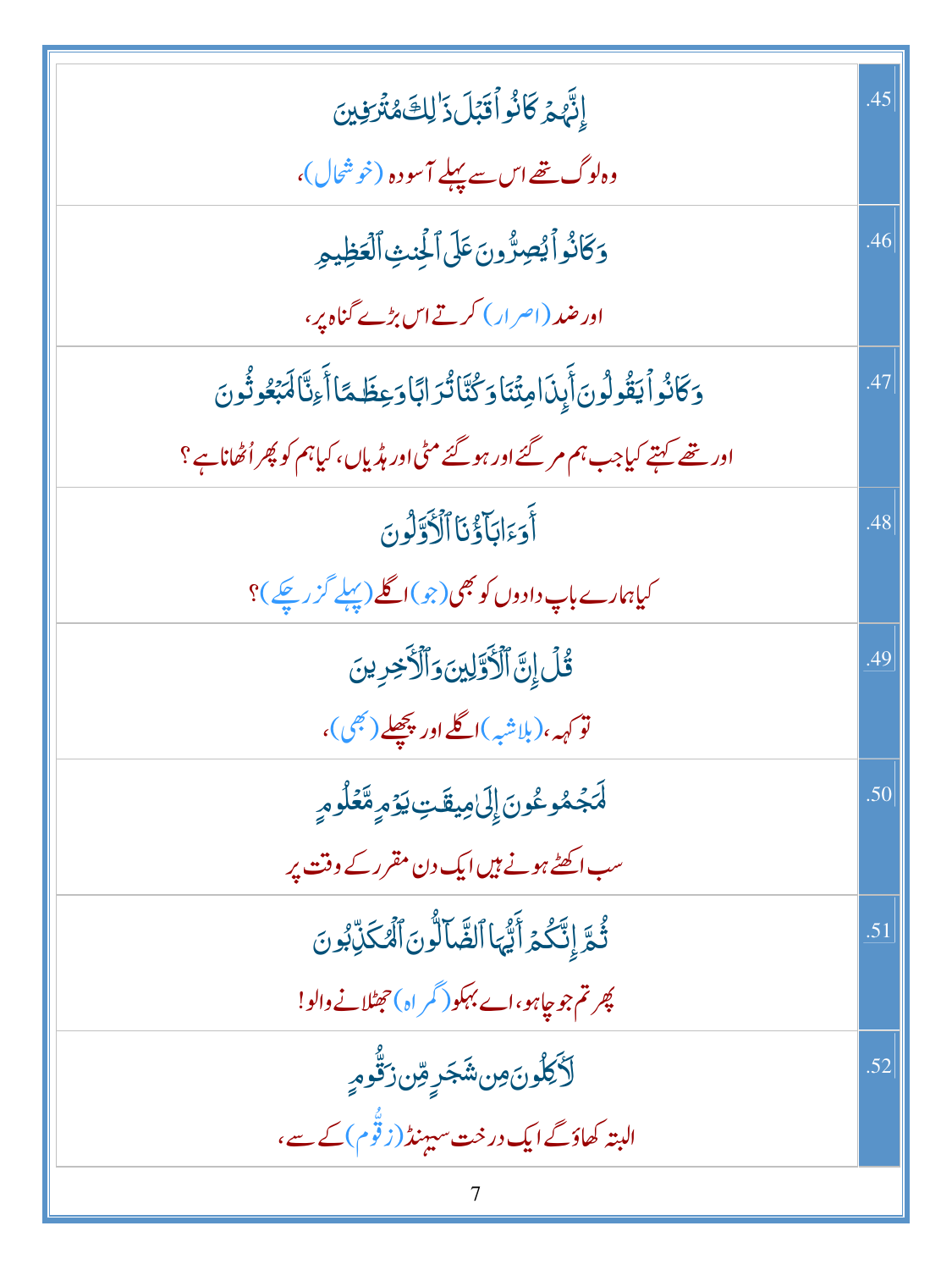| فَمَالِونَ مِنْهَا ٱلْبُطُونَ                                        | .53 |
|----------------------------------------------------------------------|-----|
| پھر بھر وگے اس سے پہی <sup>بی ،</sup>                                |     |
| فَشَرِبُونَعَلَيْهِمِنَٱلْحَمِيمِ                                    | .54 |
| پھر پیؤگے اس پر ایک <i>ج</i> لتا( کھولتا) یانی،                      |     |
| فَشَرِبُونَشُرُبَ ٱلْهِيمِ                                           | .55 |
| پھر پہوَ گے جیسے پیٹیں اونٹ تونسے (پیاسے )۔                          |     |
| هَذَا نُزُهُّمُ يَوۡمَ ٱللِّي                                        | .56 |
| بیہ مہمانی ہے ان کی انصاف کے دن (روز جزا)۔                           |     |
| تَحَنْ خَلَقْنَكُمْ فَلَوْلَاتُهَبِّلُّوُنَ                          | .57 |
| ہم(ہی)نے تم کو بنایا(پیدا کیا)، پھر کیوں نہیں بیچ مانتے۔             |     |
| أَفَرَءَيْتُمِ مَّاأَثْمَنُونَ                                       | .58 |
| بھلادىكھوجويانى ٹ <u>ي</u> كاتے (نطفہ ڈالتے )ہو،                     |     |
| ءَأَنتُمُ تَخَلُقُونَهُ أَمْرَ نَحْنُ ٱلْحَلِقُونَ                   | .59 |
| اب تم اس (بچه) کوبناتے (پیداکرتے) ہویاہم بنانے (پیداکرنے والے) والے؟ |     |
| 8                                                                    |     |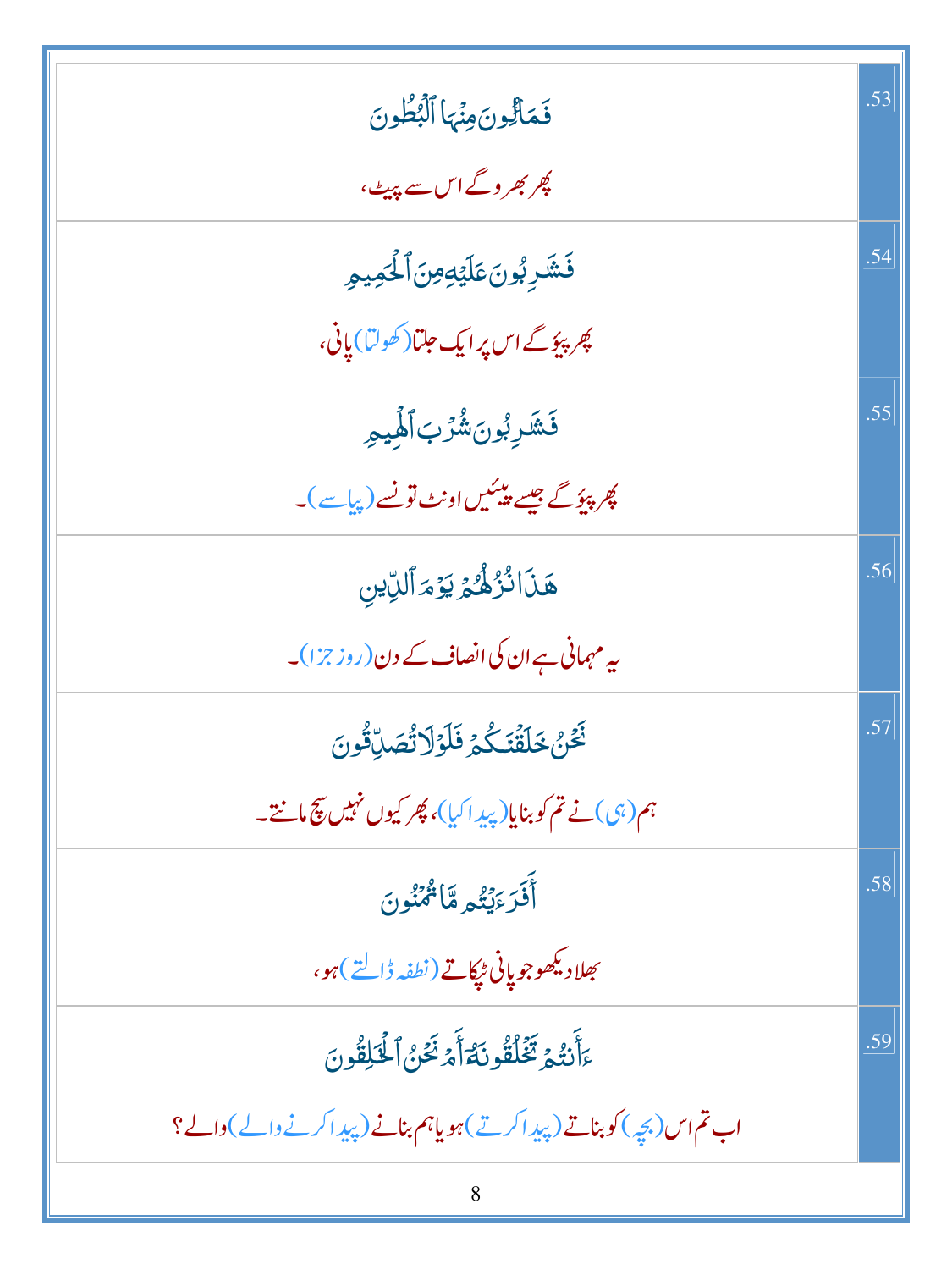| تَخَنْ قَلَّمَ نَأْبَيْنَكُمُ ٱلْمَوْتَ وَمَا نَخَنْ بِمَسْبُوقِينَ                                  | .60 |
|------------------------------------------------------------------------------------------------------|-----|
| ہم نے تھُہر ادیاتم میں مرنا،اور ہم ہار (عاجز) نہیں رہے،                                              |     |
| عَلَىٰٓأَن شُّبِّلِّلَ أَمۡقَلَكُمۡ وَنُنۡشِئَكُمۡ فِى مَالَاتَعۡلَمُونَ                             | .61 |
| اس سے کہ بدل لائیں تمہاری طرح کے اور اُٹھاکھڑ ا $(\vec{\varkappa} \cup \vec{\varkappa})$ کریں تم کو، |     |
| جہاں (این شکل وصورت) تم نہیں جانتے۔                                                                  |     |
| وَلَقَلْ عَلِمۡتُمُ ٱلنَّشۡأَةَٱلۡأُولَىٰفَلَوۡلَاتَنَ كَّرُونَ                                      | .62 |
| اور جان چکے ہو پہلااُٹھان(پیدائش)، پھر کیوں نہیں یاد (سبق حاصل) کرتے؟                                |     |
| أَفَرَءَيْتُمِ مَّاتَّخَرُثُونَ                                                                      | .63 |
| بھلاد يھوتو! جو بو <u>ٽ</u> ہو؟                                                                      |     |
| ٤َأَنتُمۡ تَزۡىَكُونَكُمۡأَمۡ نَحۡنُ ٱلنَّاسِكُونَ                                                   | .64 |
| کیاتم اس کوکرتے (اگاپے )ہو کھیتی یاہم ہیں کھیتی کرنے والے۔                                           |     |
| لَوۡنَشَآءُ لَجَعَلَّنَهُ حُطَمًا فَظَلَّقُوۡ تَفَكُّهُونَ                                           | .65 |
| اگر ہم جاہیں کہ کر ڈالیں اس کوروندن (نجس)، پھر تم سارے دن رہو با تیں بناتے،                          |     |
| إنَّالْهُغْرَهُونَ                                                                                   | .66 |
| ہم قرضد ار رہ گئے ( چٹی پڑ گئی)،                                                                     |     |
| 9                                                                                                    |     |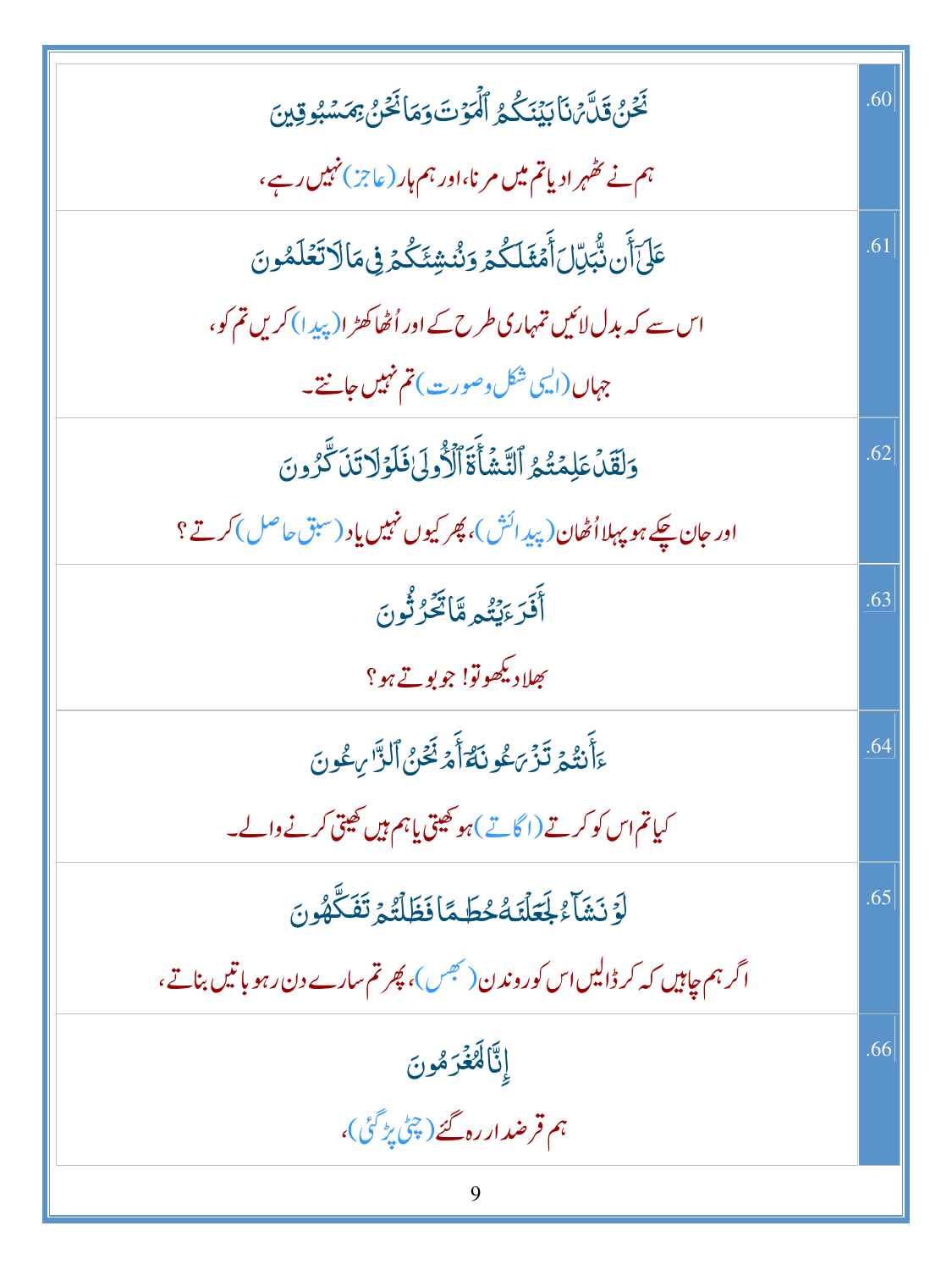| بَلْ نَحْنُ لِحَرُوهُونَ                                                              | .67 |
|---------------------------------------------------------------------------------------|-----|
| بلکہ ہم بدنصیب ہوئے،                                                                  |     |
| أَفَرَءَيْتُمُ ٱلۡمَآءَٱلَّٰٓنِىٰٓتَشۡرَبُونَ                                         | .68 |
| بھلاديڪھوتو! ياني جو تم پيتے ہو،                                                      |     |
| ءَأَنتُمۡ أَنزَلۡتُمُوءُ مِنَ ٱلۡمُزۡنِ أَمۡ نَحۡنُ ٱلۡمُنزِلُونَ                     | .69 |
| کیاتم نے اُتارااُسکو بادل سے پاہم ہیں اُتار نے دالے ؟                                 |     |
| ڶٙۉٙٮؘۺؘآء۠جؘعَلۡتَـهُٲ۠ؗجَاجَٓافَلَوۡلَاتَشۡكُرُونَ                                  | .70 |
| اگر ہم چاہیں اس کو کر دیں کھارا، پھر کیوں نہیں حق مانتے؟                              |     |
| أَفَرَءَيۡتُمُ ٱلتَّاَىَ ٱلَّتِي نُوصُونَ                                             | .71 |
| بھلادیکھوتو! آگ جوسُلگاتے ہو؟                                                         |     |
| ءَأَنتُهُم <sup>9</sup> أَنشَأَّتُهُ شَجَرَتَهَا أَمَ <sup>ن</sup> َكُنُّ الْمُنشُونَ | .72 |
| کیاتم نے اُٹھایا(پیداکیا) اس کادر خت، پاہم ہیں اُٹھانے (پیداکرنے)والے،                |     |
| نَّحْنُ جَعَلْنَهَاتَنْ كِرَةَّوَمَتَعَالِّلْمُقُوينَ                                 | .73 |
| ہم نے وہ بنائے یاد دلانے کو،اور بر ینے کو جنگل (حاجت )والوں کے۔                       |     |
| 10                                                                                    |     |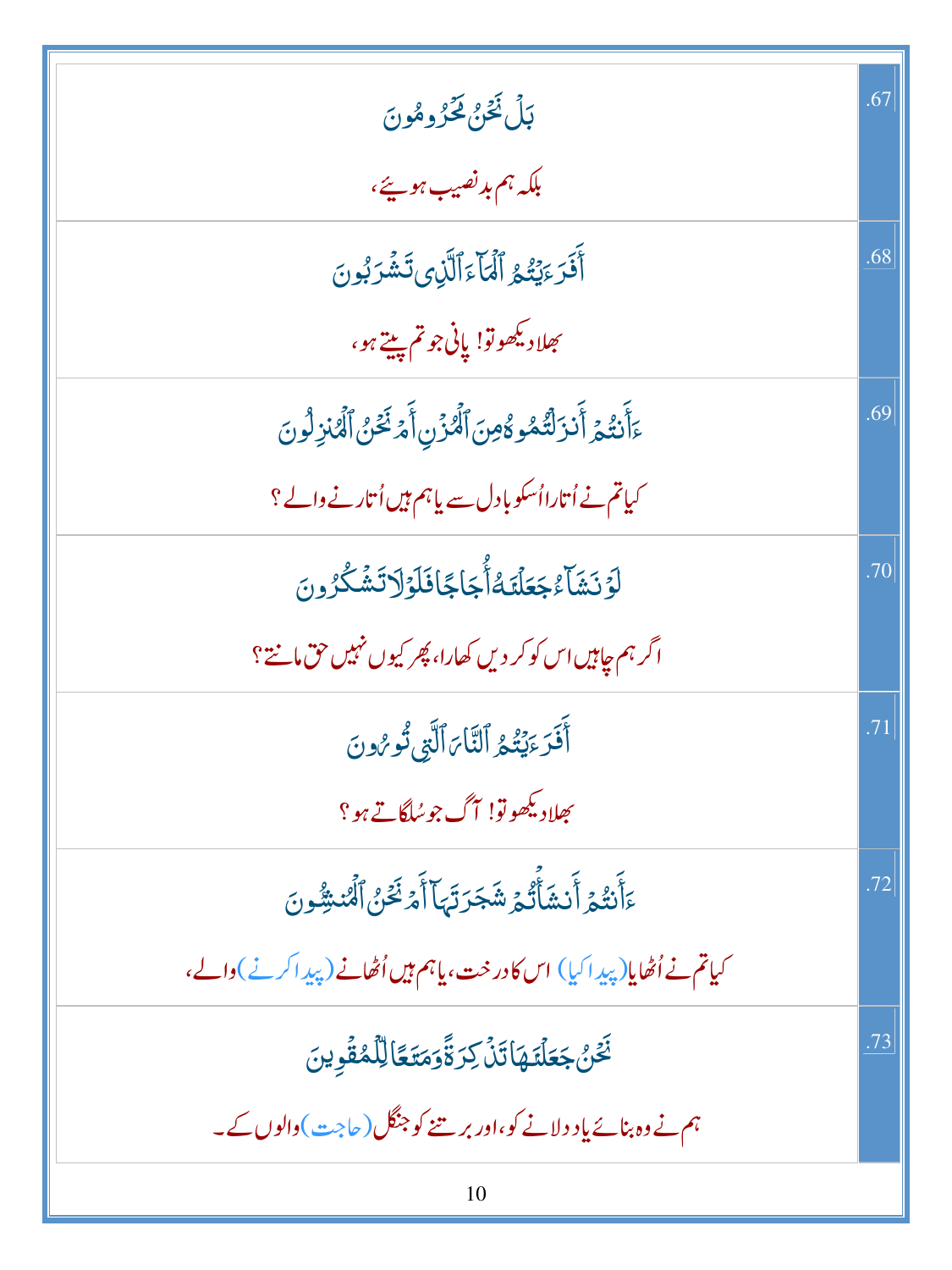|                                                     | .74 |
|-----------------------------------------------------|-----|
| فَسَبِّحْبِٱسْمِ 7بِّكَ ٱلۡعَظِيمِ                  |     |
| سوبول پاکی (تسبیح کر)اپنے رب کے نام کی،جوسب سے بڑا۔ |     |
| فَلَآأْتُسِمُ بِمَرَاقِعِ ٱلنُّجُومِ                | .75 |
| سومیں قسم کھاتاہوں تارے ڈو بنے کی،                  |     |
| دَإِنَّهُ لَقَسَمٌ لَّوَتَعَلَّمُونَ عَظِيمٌ        | .76 |
| اور یہ قسم ہے اگر سمجھوتوبڑی قشم،                   |     |
| إِنَّهُ لَقُرْءَانٌ كَرِيمٌ                         | .77 |
| بیٹک پی <b>قر آن ہے عزت دال</b> ا،                  |     |
| ڣۣػؚؿٙٮؚؚۣڡٞڬٞٮ۠ٛۏڹۣ                                | .78 |
| لِكِھاچھُيں(محفوظ) <i>ك</i> تاب ميں،                |     |
| <b>لَّا يَمَسُّمُٓ</b> ٓ إِلَّا ٱلۡمُطَهَّرُونَ     | .79 |
| اس کووہی ح <u>چوتے ہیں جو پا</u> ک ہنے ہیں،         |     |
| ڗ <i>ٙ</i> ڹڒٟؠڵ۠ <i>ۊڹ؆ۊ</i> ۪ٵڶ <i>ٙڂ</i> ڶڝؿ     | .80 |
| اُتاراہے جہان کے صاحب سے۔                           |     |
|                                                     |     |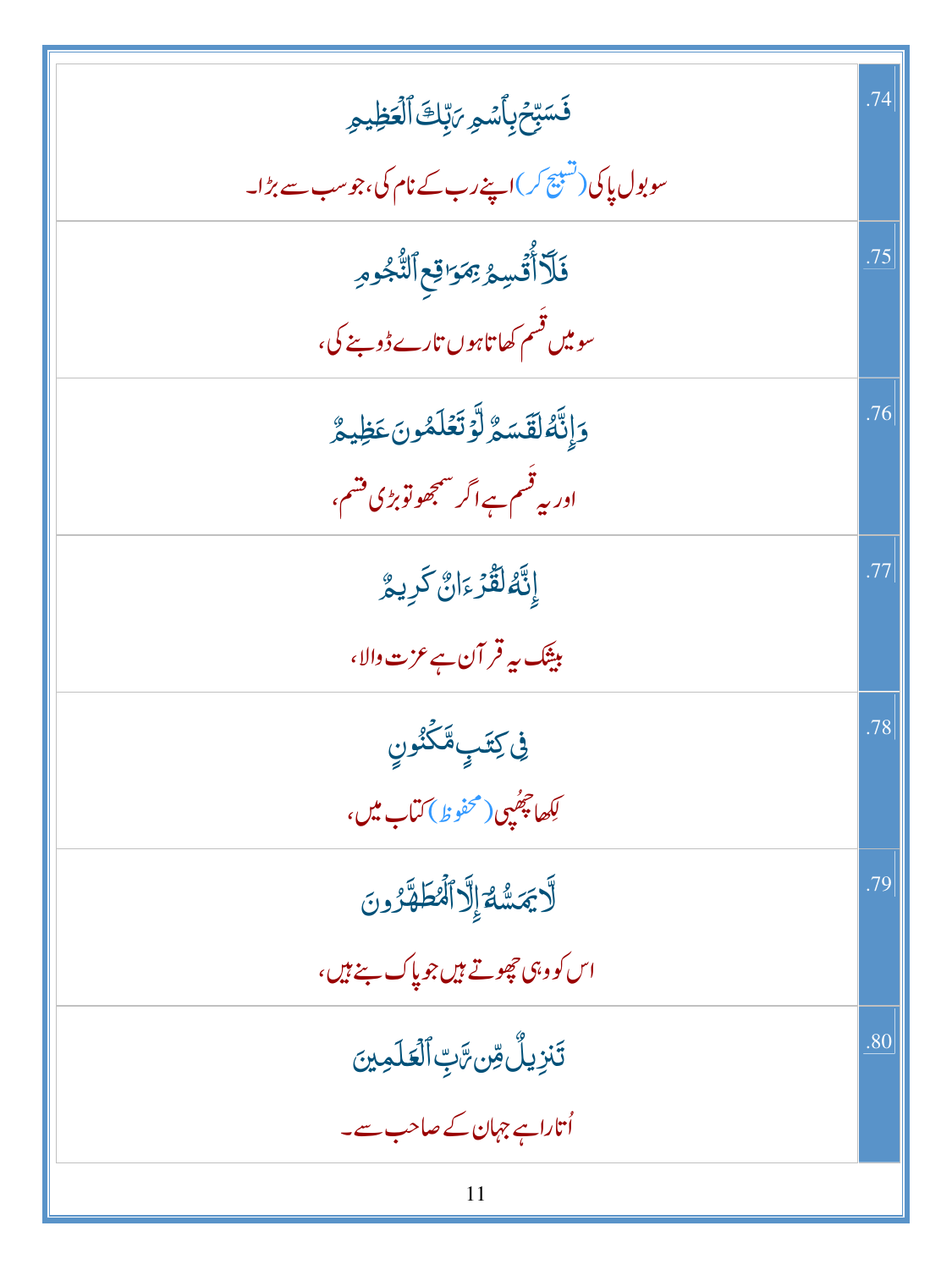| أَفَبِهَذَا ٱلْحَلِيثِ أَنتُم مُّدۡكِنُونَ                    | .81 |
|---------------------------------------------------------------|-----|
| اب کیااس بات میں تم سستی کرتے ہو؟                             |     |
| <u>و</u> َتَجْعَلُونَ بِنْ قَكُمْ أَنَّكُمْ تُكَلِّبُونَ      | .82 |
| اور اپناحصہ یہی لیتے ہو کہ تم حٖطاتے ہو،                      |     |
| فَلَوْلَا إِذَابَلَغَتِ ٱلْحُلْقُومَ                          | .83 |
| پھر کیوں نہ جس وقت جان پہن <u>چ</u> حلق کو،                   |     |
| وَأَنتُمۡ حِينَبِيۡ تَنظُرُونَ                                | .84 |
| اور تم اس وقت دی <u>گھتے</u> ہو،                              |     |
| وَنَحَنُ أَقَّرَبُ إِلَيَّهِ مِنكُمُ وَلَكِن لَّا تُبْصِرُونَ | .85 |
| اور ہم اس کے پاس ہیں تم سے زیادہ، پر تم نہیں دیکھتے۔          |     |
| فَلَوۡلَآٓ إِن كُنتُمۡ غَيۡرَمَلِاينِينَ                      | .86 |
| پھر کیوں اگر تم نہیں <i>کسی کے حکم</i> میں ،                  |     |
| تَزَجِعُونَهَآ إِن كُنتُمۡ صَلاِقِينَ                         | .87 |
| کیوں نہیں پھیر لیتے اس کواگر ہو تم سچے۔                       |     |
| 12                                                            |     |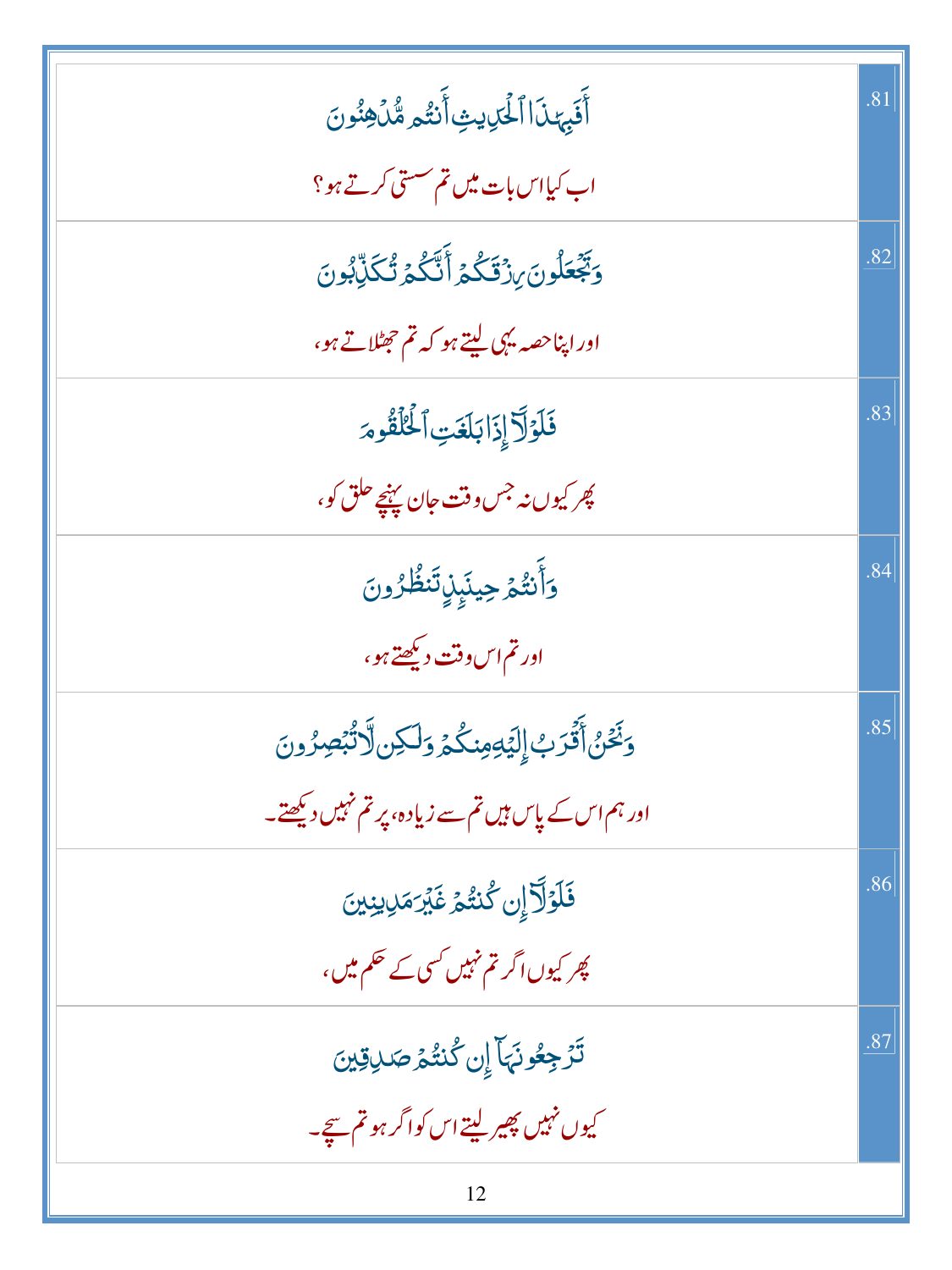| فَأَمَّآ إِن كَانَ مِنَ ٱلۡفَقَرَّ بِينَ                              | .88 |
|-----------------------------------------------------------------------|-----|
| سوجواگر وه ہوایاس دالوں (مقربین) میں،                                 |     |
| فَرَوۡحٌوَىٰٓيۡكَانٌ وَجَنَّتُ نَعِيمِ                                | .89 |
| توراحت ہے اور روزی ہے اور باغ نعمت کا۔                                |     |
| وَأَمَّآ إِن كَانَ مِنۡ أَصۡحَبِ ٱلۡيَمِينِ                           | .90 |
| اور جواگر وہ ہوادا ہنے والوں (اصحاب ا <sup>لیمی</sup> ین) <b>می</b> ں |     |
| فَسَلَمُّ لَّكَ مِنۡ أَصۡكَبِ ٱلۡيَمِينِ                              | .91 |
| توسلامتی پہنچے تجھ کو دانے والوں سے۔                                  |     |
| وَأَمَّآ إِن كَانَ مِنَ ٱلْمُكَزِّبِينَ ٱلضَّالِّينَ                  | .92 |
| اور جو اگر وہ ہو احھٹلانے والوں بہکوں (گمر اہوں ) میں ،               |     |
| فَنُزُلُّ وِّنْ حَمِيمٍ                                               | .93 |
| ۔<br>نومہمانی ہے جلتا(کھولتا) یانی،                                   |     |
| وَتَصۡلِيَةُۢ جَحِيمِ<br>اور پیِھَٰانا( پہۡفچانا) آگ میں۔             | .94 |
|                                                                       |     |
| 13                                                                    |     |